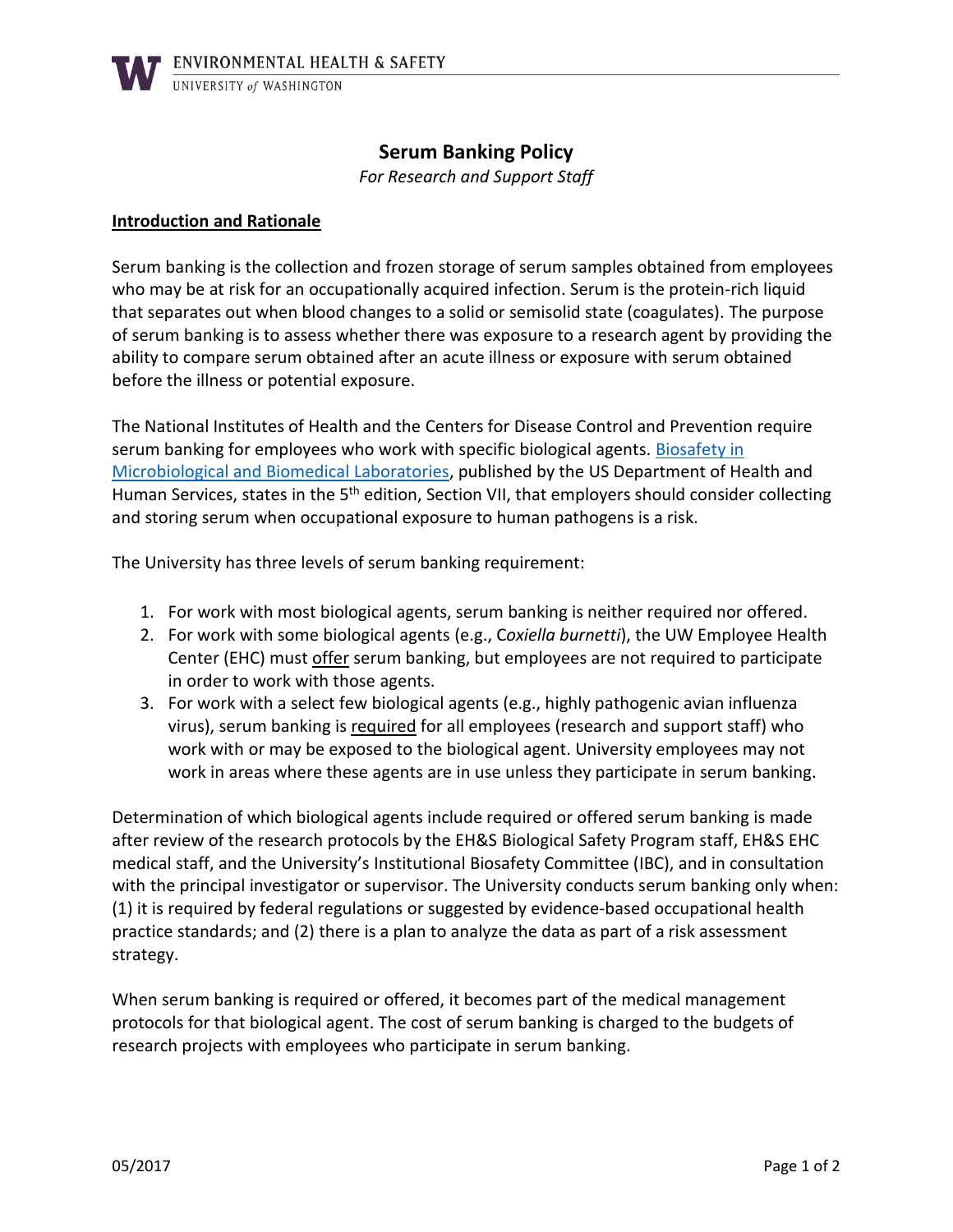

#### UNIVERSITY of WASHINGTON

### **Protocols for Collecting and Storing Serum**

The following steps are taken to collect and document the serum collection:

- 1. The serum is collected at the EH&S Employee Health Center (EHC) during the preplacement medical evaluation before the employee works with or near the biological agent.
- 2. Before the sample is drawn, the EHC occupational health nurse reviews the serum sample consent form with the employee and answers any questions.
- 3. Serum specimens are labeled with an EHC lab number and are logged into the UW Medical Center (UWMC) laboratory database.

The University takes the following measures to ensure all collected serum is properly stored:

- 1. The serum is labeled and stored in a locked -70° Celsius freezer in the UWMC.
- 2. The EHC has a key, and a back-up key is located in an office in the Warren G. Magnuson Health Sciences Center.
- 3. The freezer is monitored by alarm system. If the temperature is too high, an alarm notifies the alarm system company, which notifies UWMC Engineering.
- 4. If UWMC Engineering determines there is a problem with the freezer, the EHC manager is notified.

### **Ownership and Use of the Serum**

The stored serum is the property of the University of Washington. The University uses the following protocols to ensure stored serum maintains its integrity and is used for only the purposes for which it was collected:

- 1. The stored serum is used solely for occupational health purposes related to the employee's participation in the biological research for which the serum was originally collected.
- 2. The serum sample results, if tested, become part of the employee's confidential medical record maintained by the EH&S Employee Health Center.
- 3. Serum is destroyed after 10 years or sooner if the study is complete. If the study continues for longer than 10 years, a new baseline serum sample will be collected.
- 4. To destroy serum, it is autoclaved and disposed in the manner required by applicable health and safety regulations.